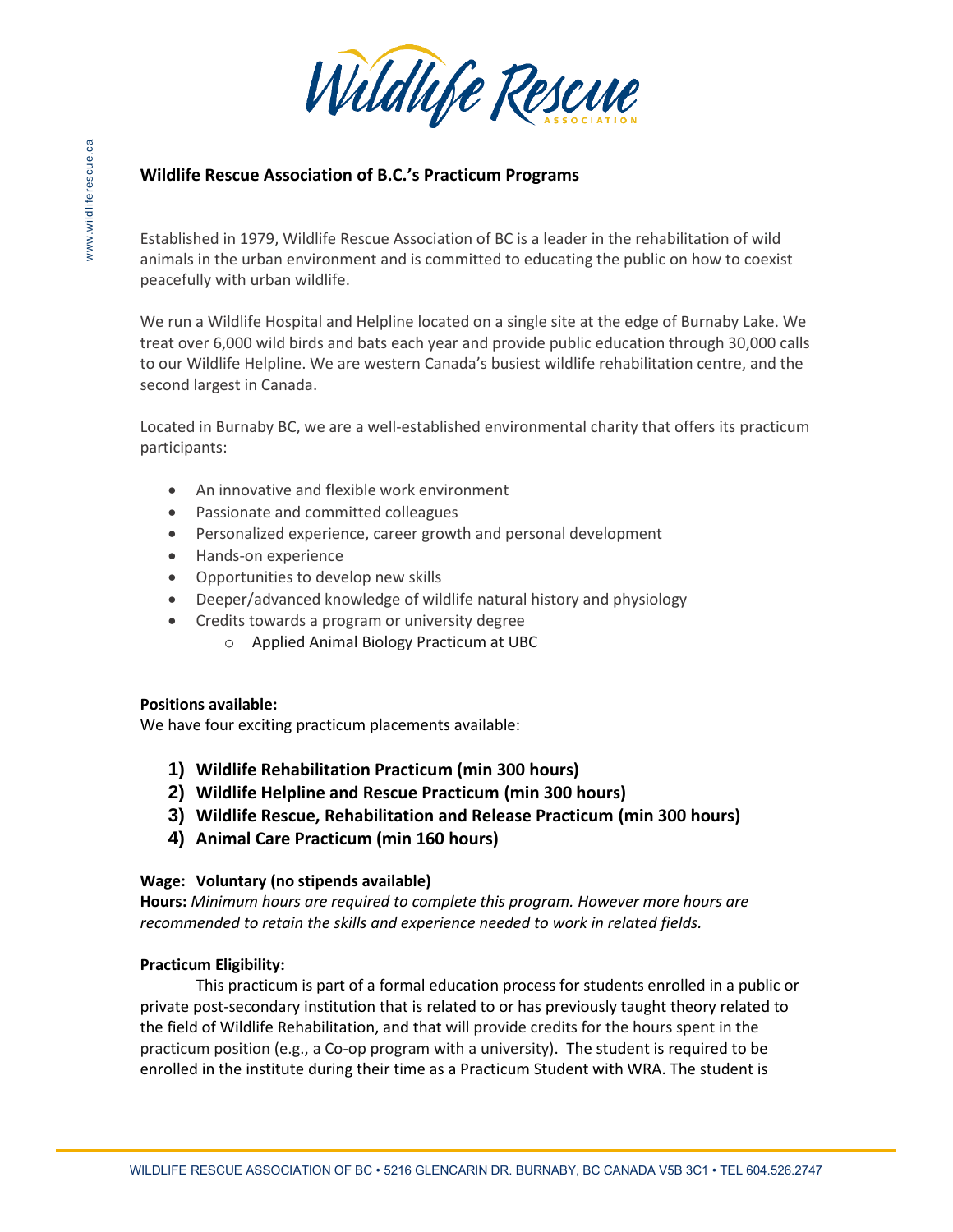required in good faith to be enrolled in the institute with the intention to pursue a degree or certificate awarded by the public or private post-secondary institute.

#### **Requirements:**

- Minimum 19 years of age
- Have medical insurance
- Eligible to volunteer in Canada (please check visa)
- Reliable transport or willing to walk 30 minutes from nearest transit stop in all weather
- Minimum commitment of 160 hours for Animal Care practicum
- Minimum commitment of 300 hours for all other practicums
- Current tetanus vaccination
- Full Covid-19 vaccination (currently a booster is not required)
- Willing to undertake a free Criminal Record Check
- Demonstrated fluency in speaking, reading, and writing English
- Be in good health
- Able to perform physically demanding tasks, such as cleaning and lifting (up to 19kg/40lbs), and working outdoors in all weathers
- Able to work a flexible schedule including evenings, weekends, and holidays
- Able to learn quickly and perform varied tasks in a fast-paced work environment
- A keen eye for detail
- Willingness to ask questions
- Have a positive outlook!

### **Successful Candidates are Expected to:**

- Be reliable, attending all shifts except in cases of illness or extenuating circumstances
- Take initiative
- Work independently and within a team
- Ask questions and be motivated to learn
- Positively contribute to Wildlife Rescue's mission, vision, and values
- Have fun!

### **Suggested Textbook**:

- Wildlife Rehabilitation: A Comprehensive Approach
- Standards for Wildlife Rehabilitation
- Answering the Call of The Wild

*\*Textbook suggestions dependent on type of practicum. Do not purchase any books until suggested\** 

### **Practicum Option Details:**

## **1) Wildlife Rehabilitation Practicum (min 300 hours)**

This practicum focuses primarily on the animal care and medical aspects of wildlife rehabilitation. Accepted applicants will learn basic animal care, mammal and bird physiology, fluid therapy, restraint/handling and wound management. Upon completion, participants in the program will be able to demonstrate proper animal handling and perform full intake examinations.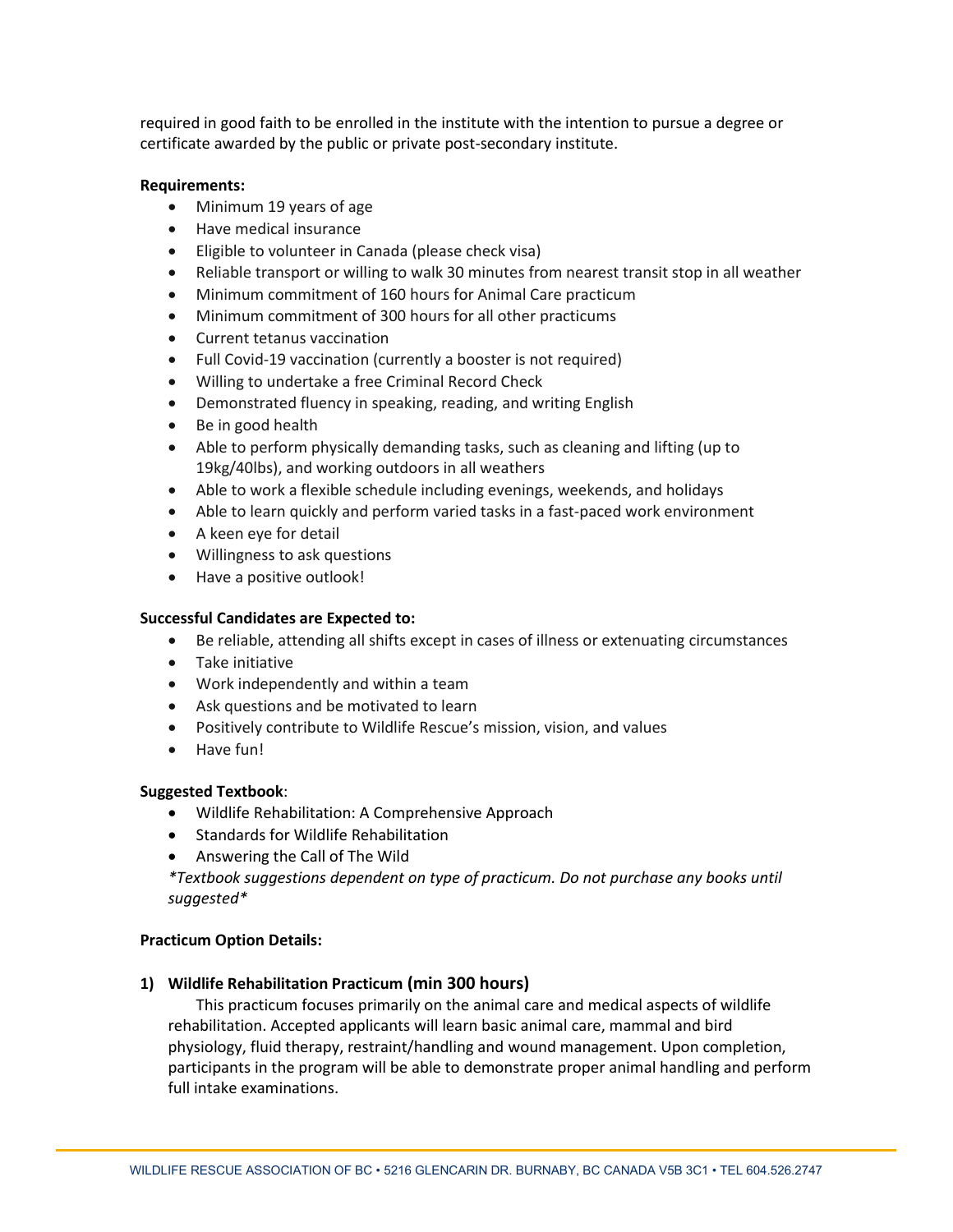### **Overview of Topics Covered:**

- Basic Physiology
- Admission Procedures
- Volunteer Training and Mentorship
- Teamwork and team building
- Species Identification and Natural History
- Restraint and Handling Techniques
- Wildlife Stress and Shock
- Zoonoses
- Physical Exam
- Fluid Therapy
- Thermoregulatory Medical Complications
- Nutrition
- Starvation and Emaciation
- Wound Management and Bandaging
- Head and Spinal Trauma
- Euthanasia theory and application
- Release assessment and Criteria
- Basic Lab Skills
- Compassion Fatigue
- Interpersonal development and skills
- **Research**

### **2) Wildlife Helpline and Rescue Practicum (min 300 hours)**

Participants work together with the helpline and rescue team to address human wildlife conflicts, wildlife rescues and to educate the public. Participants will develop their skills in bird identification, species-specific behaviors and rescue procedures and protocols. Practicum students will be an integral part of coordinating each step of rehabilitation from an initial call from a distressed member of public, through to rescue personnel dispatch, patient admission and finally coordinating release of healed patients back to the wild.

### **Overview of Topics Covered:**

- Rescues, Transports and Releases
- Rescue Techniques
- Coordination of incoming and outgoing animals
- Natural History and Behavior of Wildlife
- Animal Welfare
- First Response for Wildlife in Distress
- Crisis Line Management training
- Human-Wildlife Conflict Resolution
- Public Safety and Wildlife Interactions
- Roles of local wildlife agencies
- Interpersonal development and skills
- Zoonotic Diseases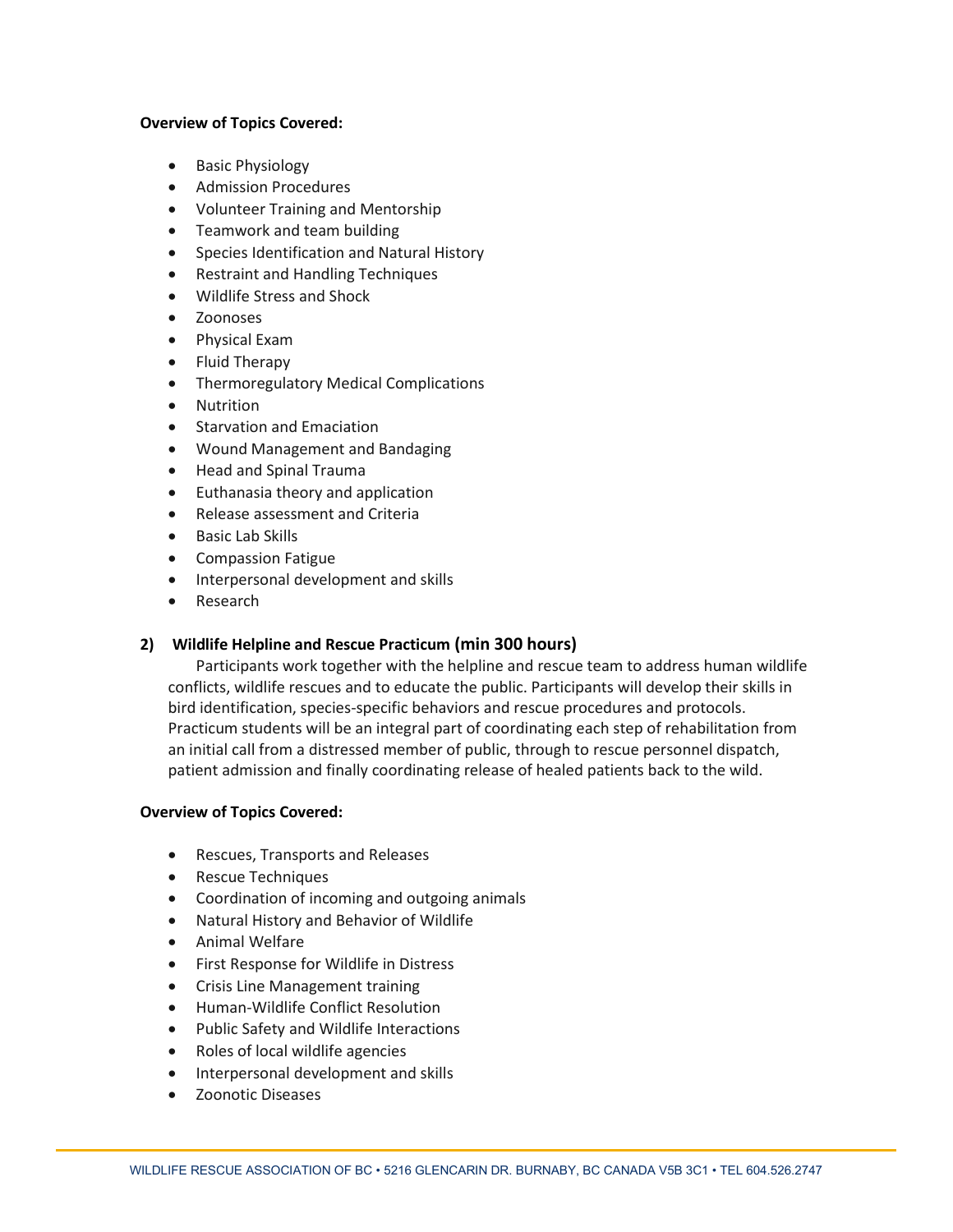- Assessing release Sites
- Public Education
- Data Entry and Analysis
- Fundraising and Processing Donations
- Research

### **3) Wildlife Rescue, Rehabilitation and Release Practicum (min 300 hours)**

The best of both worlds; this practicum offers experience in all aspects of rehabilitation from education to medical treatments, to rescue planning and release!

This practicum is an integrated program, bringing together the Wildlife Helpline and Rescue Practicum and Wildlife Rehabilitation Practicum to give an overview of how a Wildlife Rehabilitation Centre operates. This practicum is the best experience to start a career in wildlife rehabilitation.

Please see Wildlife Helpline and Rescue Practicum and Wildlife Rehabilitation Practicum for the full list of 'Overview of Topics'.

### **4) Animal Care Practicum (min 160 hours)**

Animal Care roles perform essential animal care and maintenance tasks in the Wildlife Hospital including preparing diets for patients, cleaning enclosures, cleaning and maintaining the facility, laundry, dishes, enrichment, and many other essential duties to keep a wildlife rehabilitation hospital functioning. Practicum students work together with staff and volunteers to provide the best medical care and rehabilitation possible, with the goal of releasing animals back into the wild.

### **Overview of Topics Covered:**

- Basic Species Identification and Natural History
- Volunteer Training and Mentorship
- Teamwork and team building
- Feeding wildlife and natural diets
- Food-safe standards (for wildlife)
- Basic Restraint and Handling Techniques
- Cleaning enclosures
- Facility maintenance
- Cleaning duties
- Quality control

#### **Why Should You Apply?**

- You care about wildlife and are concerned about anthropogenic impacts
- You would like to learn at one of the busiest wildlife rehabilitation centres in Canada
- You are looking for work experience in animal care or conservation
- You want to contribute to a culture of respect, social intelligence, and appreciation among staff and volunteers
- You enjoy a collaborative and philanthropic work environment with highly dedicated and enthusiastic peers/colleagues